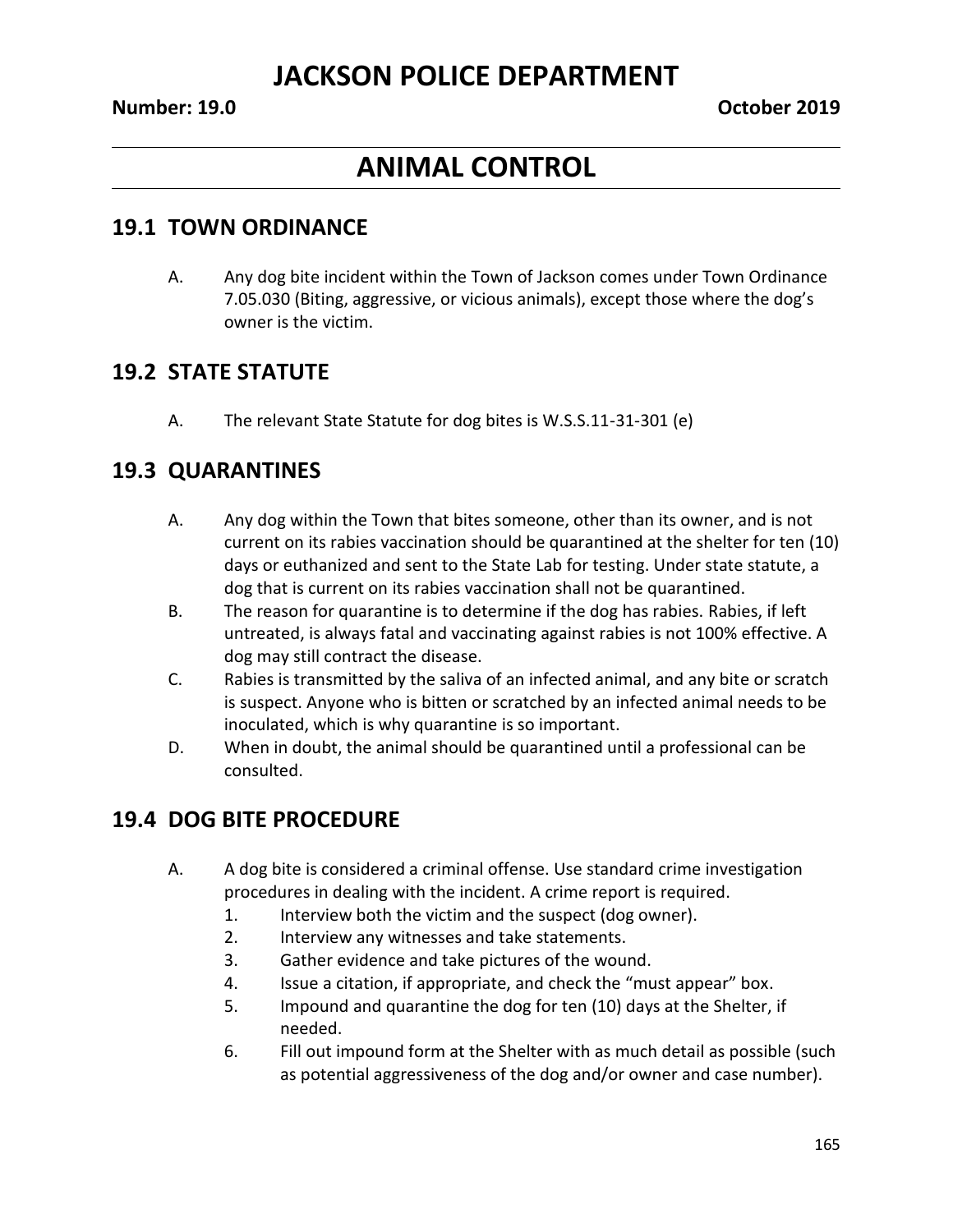## **ANIMAL CONTROL**

#### **19.5 CATS**

- A. Under the Game and fish regulations feral cats are considered predatory animals.
- B. Any cat running at large may be considered a feral cat and may be impounded and taken to the Shelter. This includes pet household cats that are running at large.
- C. In the case of a cat biting someone, there are no ordinances governing the impounding or quarantine of a cat. However, for public safety reasons it is highly advisable to follow the same protocol as for a dog bite. Any cat running at large that bites someone may be quarantined to determine if it has rabies.

#### **19.6 WILD ANIMALS**

A. The Wyoming Game and Fish Department is the agency having jurisdiction over all wild animals in the state. This includes game animals, fur bearing animals and predatory animals. In the case of wildlife, a reasonable effort should be made to contact the Department of Game and Fish before removing or capturing the animal.

#### **19.7 DESTRUCTION AND HANDLING OF ANIMALS**

- A. Any aggressive animal that poses an immediate threat to the safety and wellbeing of the public may be destroyed on scene. This includes both domestic and wild animals.
- B. Caution is advised both in the method used to destroy the animal and the method used to handle the dead animal. The method of destruction should be a humane as practical.
- C. If circumstances necessitate, the animal may be shot. However, if the animal is suspected to have rabies, do not shoot the animal in the head. The head is needed to determine if the animal has rabies.
- D. If the animal is suspected to have rabies, extreme care must be taken when handling the body.
	- 1. Bag the carcass and immediately transport it to a veterinarian. (Do not freeze the body, as this will invalidate any tests).
	- 2. Inform the veterinarian that you suspect the animal has rabies and have him send the animal's head to the State Lab for testing.
	- 3. All articles that come in contact with the animal should be considered a biohazard and should be disposed of in an appropriate manner.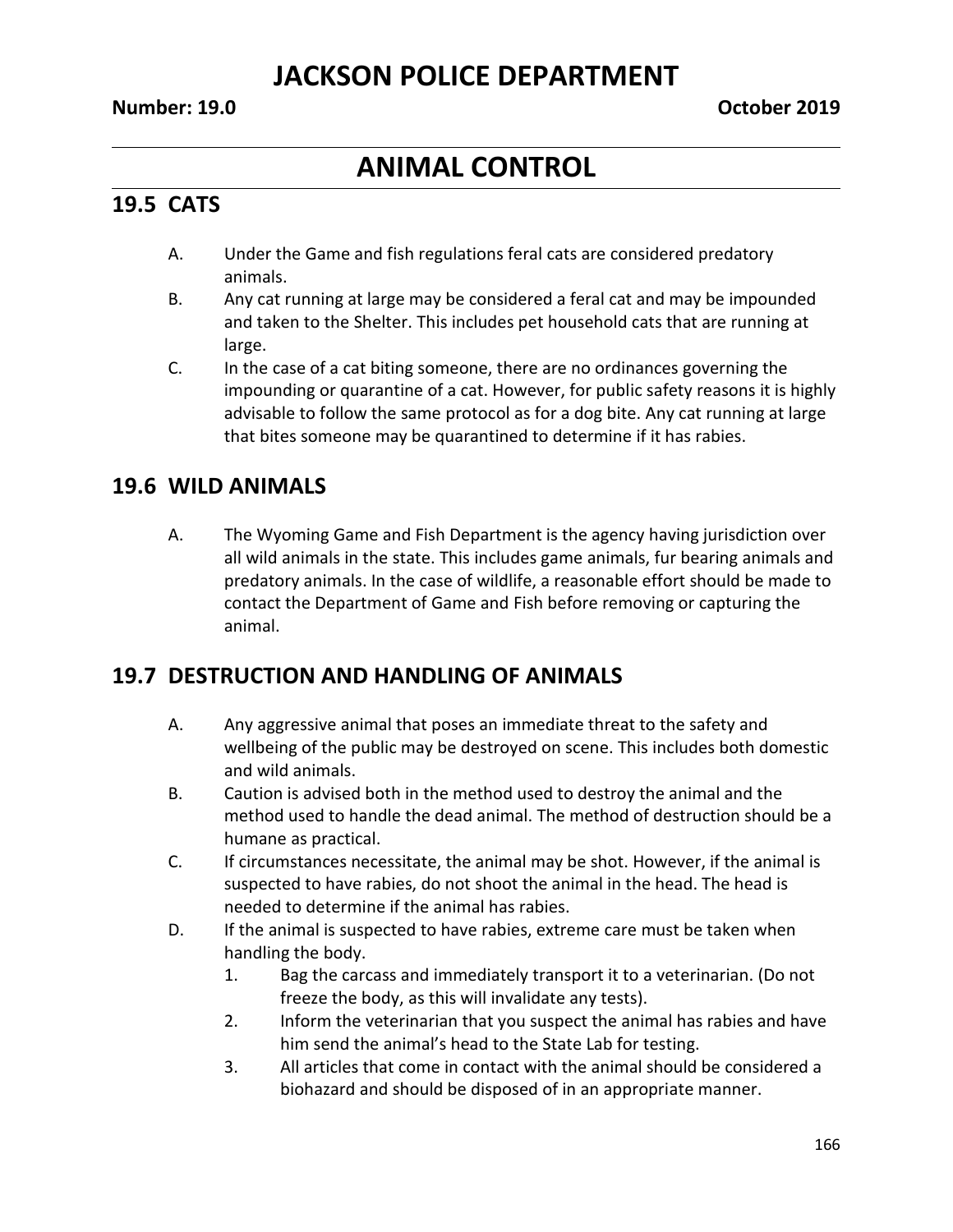# **ANIMAL CONTROL**

E. If you destroy an animal on scene, remember to always contact the agency having jurisdiction.

#### **19.8 ANIMAL CONTROL CHEMICAL CAPTURE**

- A. Chemical capture is the use of drugs to restrain, immobilize or capture an animal.
- B. Chemical capture may be used when an animal poses a threat to persons or property.
- C. Chemical capture is not applicable to every situation and should not be considered a replacement for more traditional methods. Since each situation involving the capture of an animal is different, each decision should be made only for that specific event.
- D. Drug Storage and Transportation
	- 1. All chemical capture drugs should be stored in a secure location. Access should be limited to authorized personnel only.
	- 2. Capture drugs and equipment used for a specific event may be transported in a vehicle to the area where the animal is located. Drugs should be locked inside the vehicle inside a storage container. Appropriate measures should be taken to insure the safety both to the officers and to the public at the scene.
	- 3. For use in the field the container may be removed from the vehicle and the required equipment taken and made ready. Drugs in the field must be secured in such a manner as to eliminate the possibility of accidental exposure or theft.
	- 4. Upon completion of the field operation the drugs shall be returned to the secure location within the Department.
- E. Field Operations
	- 1. Officers shall use chemical capture drugs in compliance with State and Federal statutes and regulations.
	- 2. Prior to engaging in an animal capture, officers should:
		- a) Gather everyone involved at the scene and discuss the operation;
		- b) Discuss the routine and duties of each person;
		- c) Discuss animal/public etiquette;
		- d) Cover potential emergencies;
		- e) Ask questions.
	- 3. Before capturing and handling animals, officers should determine the method that will be the most effective in safe guarding the public and minimizing injury to the animal. Alternative methods to chemical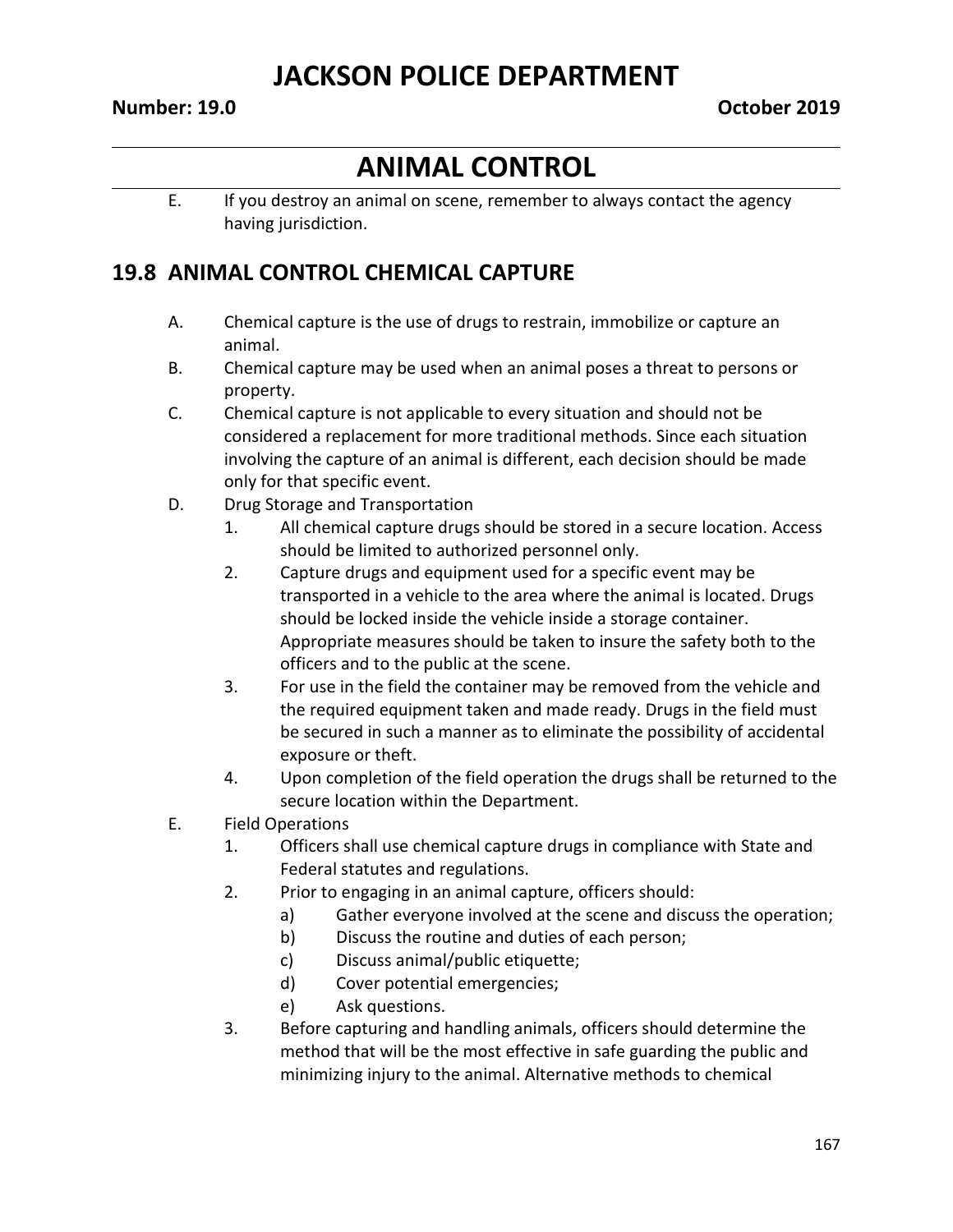# **ANIMAL CONTROL**

|     | immobilization, time of year, type and status of animals, environmental<br>conditions, public safety, etc., should be considered. |
|-----|-----------------------------------------------------------------------------------------------------------------------------------|
| 4.  | The first animal control officer on scene should observe the situation                                                            |
|     | from a safe distance and make a determination as to the best method to                                                            |
|     | use to capture the animal.                                                                                                        |
| 5.  | If chemical capture appears to be the preferred method, contact a                                                                 |
|     | Sergeant/Supervisor and inform them of the situation. The                                                                         |
|     | Sergeant/Supervisor, in discussion with the Animal Control Officer, will                                                          |
|     | make the final determination whether or not to use chemical capture.                                                              |
| 6.  | Capture equipment and drugs should be transported to the scene in a                                                               |
|     | secure box inside the patrol vehicle.                                                                                             |
| 7.  | The animal control officer should make the capture equipment and drugs                                                            |
|     | ready at the scene. When possible another officer knowledgeable in first                                                          |
|     | aid should be present.                                                                                                            |
| 8.  | Be aware of environmental hazards in the area that may pose a danger to                                                           |
|     | yourself and the animal (i.e. vehicle traffic, construction sites, heavy                                                          |
|     | timber bodies of water, etc.)                                                                                                     |
| 9.  | All personnel not directly involved in the capture should be kept outside                                                         |
|     | the immediate area.                                                                                                               |
| 10. | It is important to ensure the proper drugs and dosages are used to                                                                |
|     | provide the necessary analgesia and anesthesia to accomplish the                                                                  |
|     | capture in a humane way.                                                                                                          |
| 11. | Capture drugs should only be injected into the heavy muscles of the neck,                                                         |
|     | shoulder or hindquarters. Injections in other areas may result in severe                                                          |
|     | injury or death.                                                                                                                  |
| 12. | Caution: The drugs usually take from 5-15 minutes to work. Be aware                                                               |
|     | that the animal will probably try to run and hide. Once the drug is                                                               |
|     | administered the animal should be observed and followed from a safe                                                               |
|     | distance.                                                                                                                         |
| 13. | Once the animal is down, approach the animal cautiously and quietly as                                                            |
|     | there should be no unnecessary noise or commotion.                                                                                |
| 14. | Animals should be appropriately positioned and restrained to prevent                                                              |
|     | injury during handling and transportation. Eye ointment may be placed in                                                          |
|     | the eyes and the head may be covered with a loose fitting blind. A muzzle                                                         |
|     | is not recommended. Remove the animal from the scene and transport it                                                             |
|     | in a manner that presents the least amount of injury and stress.                                                                  |
| 15. | Transport domesticated animals to the animal shelter or to a                                                                      |
|     | veterinarian. The animal should be observed and monitored until the                                                               |
|     | effects of the drugs have worn off. In the event the owner of the animal is                                                       |
|     | established, the owner should be contacted.                                                                                       |
|     |                                                                                                                                   |